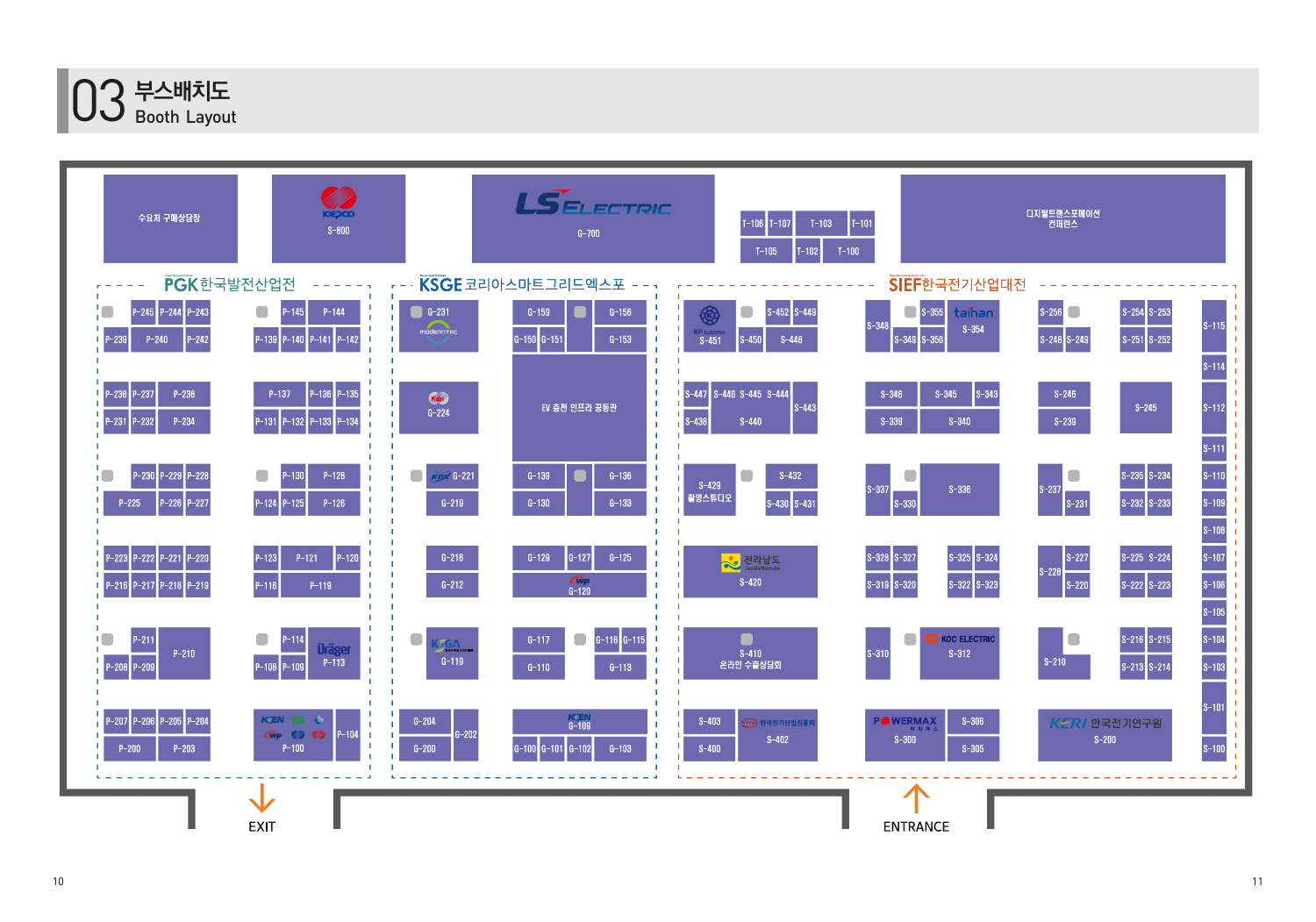

### **코리아스마트그리드엑스포**

KSGE

| No.          | 업체명              | <b>Exhibitor Name</b>                       | 부스번호 |
|--------------|------------------|---------------------------------------------|------|
| $\mathbf{1}$ | 주식회사 가스디엔에이      | GASDNA Co., Ltd                             | G212 |
|              | 2 주식회사 가온일렉콤     | GAONELECOMCO., Ltd                          | G102 |
| 3            | 대영채비(주)          | Daeyoung Chaevi Co., Ltd.                   | G156 |
| 4            | 주식회사 레플러스        | Replus CO., Ltd                             | G115 |
| 5            | 주식회사 매니지온        | MANAGFON                                    | G136 |
| 6            | 메를로랩 주식회사        | Merlot Laboratories Inc.                    | G204 |
| 7            | (주)모던텍           | MODERNTEC CO., LTD.                         | G231 |
| 8            | 보타리에너지(주)        | BOTARI ENERGY CO., Ltd.                     | G153 |
| 9            | (주)삼사원           | SAMSAWON Inc.                               | G200 |
|              | 10 주식회사 스필       | SPEEL CO., LTD                              | G150 |
| 11           | 주식회사 씨어스         | CUS Co., Ltd                                | G130 |
|              | 12 (주)씨에스에너텍     | <b>CSENERTECH</b>                           | G125 |
|              | 13 (주)아이티맨       | ITMAN Co., Ltd.                             | G103 |
|              | 14 주식회사 에버온      | EVERON Inc.                                 | G133 |
|              | 15 (주)에어콕        | <b>AIRCOK</b>                               | G113 |
|              | 16 엘에스일렉트릭(주)    | LS ELECTRIC Co., Ltd.                       | G700 |
|              | 17 영인크로매스 주식회사   | YOUNG IN Chromass Co., Ltd                  | G216 |
|              | 18 와우쿨           | WOWCOOL                                     | G110 |
|              | 19 주식회사 와이파워원    | WiPowerOne, Inc.                            | G117 |
|              | 20 (주)우리종합계측기    | Woori Total Instrument Co., Ltd             | G100 |
|              | 21 인셀(주)         | INCELL Co., Ltd.                            | G116 |
|              | 22 제이앤디전자(주)     | J&D Electonics Co., Ltd                     | G202 |
| 23.          | (주)제주전기자동차서비스    | Jeju Electric Vehicle Service Co., Ltd.     | G151 |
|              | 24 주식회사 젠프로      | <b>TEKTRONIX KOREA</b>                      | G129 |
|              | 25 (주)클린일렉스      | klinelex.Co.ltd                             | G139 |
|              | 26 한국남동발전(주)     | KOREA SOUTH-EAST POWER CO. (KOSEPCO)        | G109 |
|              | 27 한국서부발전(주)     | KOREA WESTERN POWER CO., Ltd.               | G120 |
|              | 28 한국전기차솔루션주식회사  | korea electric vehicle solution corporation | G101 |
|              | 29 한국전기차인프라기술(주) | <b>KFVIT</b>                                | G159 |
|              | 30 한국전력거래소       | Korea Power Exchange                        | G221 |
| 31           | 한국전력신문사          |                                             | G127 |
|              | 32 (주)한국플루크      | Fluke Korea                                 | G219 |
|              | 33 한전케이디엔(주)     | <b>KEPCO KDN</b>                            | G224 |
|              | 34 한국스마트그리드협회    | Korea Smart Grid Association                | G119 |

## **참가업체 목록** List of Exhibitors

# **한국전기산업대전**/**한국발전산업전**

SIEF/PGK

| No.          | 업체명                 | <b>Exhibitor Name</b>                  | 부스번호      |
|--------------|---------------------|----------------------------------------|-----------|
| $\mathbf{1}$ | 가나이엔지               |                                        | $S-420$   |
|              | 2 (주)고려엔지니어링        | Korea Engineering Co., Ltd.            | $P-222$   |
| 3            | 광주경제자유구역청           | Gwangju Free Economic Zone             | $S-107$   |
|              | 4 구주기술(주)           | GUJU TECHNOLOGY INC                    | $S-106$   |
| 5            | (주)국일인토트            | KUKIL INNTOT CO., LTD.                 | $P-223$   |
|              | 6 국제구리협회 / 한국풍력문화재단 | ICA / KWECF                            | $S-112$   |
|              | 7 그린이엔에스            | Green ENS Co., Ltd.                    | $S - 420$ |
|              | 8 (주)금산엠엔이          | KUMSAN M&E                             | $S-237$   |
|              | 9 (주)나다             | NADA Co., Ltd.                         | P-234     |
|              | 10 (주)나라코퍼레이션       | Nara Corporation                       | $P-126$   |
|              | 11 나우메이드(주)         | NAUMADE CO., LTD.                      | $S-337$   |
|              | 12 남성기업사            | NAMSUNG INDUSTRIES CO.                 | $S-432$   |
|              | 13 (재)녹색에너지연구원      | Green Energy Institute                 | $S-420$   |
|              | 14 다쓰테크판매           | dasstechsales                          | $S-110$   |
|              | 15 (주)대광금속          | Daekwang Metal Co., Ltd.               | $P-120$   |
|              | 16 (주)대륙            | DAE RYUK Co., Ltd                      | $S - 445$ |
|              | 17 대한전선주식회사         | Taihan Electric Wire Co., Ltd.         | $S-354$   |
|              | 18 (주)도일코리아         | DOYLEKOREA, LTD.                       | $S-233$   |
|              | 19 도코다카오카코리아(주)     | TOKO TAKAOKA KOREA CO., LTD            | $S-239$   |
|              | 20 (주)동인엔지니어링       | DONGIN Engineering Co., Ltd.           | $P-200$   |
|              | 21 (주)동진전기          | DONG JIN Electric & Machinery Co., Ltd | $S-111$   |
|              | 22 디아이케이(주)         | <b>DIK</b>                             | $P-245$   |
|              | 23 (주)디알밸브          | DR Valve Co., Ltd.                     | $P - 240$ |
|              | 24 디에스전기            | <b>DS Electric</b>                     | $S-232$   |
|              | 25 (주)디엠티           | DMT., CO LTD                           | $P - 211$ |
|              | 26 디지털파워넷           | Digital Power Net                      | $P-217$   |
|              | 27 리셋컴퍼니주식회사        | RESET COMPANY CO., LTD.                | $P - 205$ |
|              | 28 (주)리젠코           | Lee gen co Co., Ltd.                   | $P-141$   |
|              | 29 마린랜드(주)          | MarineLAND                             | $S-328$   |
|              | 30 맥텍               | mectec                                 | $S - 444$ |
|              | 31 (주)모던인텍          | Modern-Intech Co.Ltd                   | $S-322$   |
|              | 32 모라콘통상            | Moracon Corp.                          | $S-235$   |
|              | 33 (주)무하기술          | MUHA InC                               | P-219     |
|              | 34 미래자동화            | FUTURE AUTOMATION CO.                  | $P-130$   |
|              | 35 바이오써클코리아(주)      |                                        | P-116     |
|              | 36 보국전기공업(주)        | BOKUK ELECTRIC IND.CO., LTD            | $S-403$   |
|              | 37 북성베스텍            | North Star Bestech Co.,                | $S-108$   |
|              | 38 비앤에프테크놀로지(주)     | BNF Technology Inc.                    | $P - 208$ |
|              | 39 (주)비에이에너지        | BA energy Co., Ltd.                    | $S-430$   |
|              | 40 주식회사 비젼테크        | VISION TECH Co., Ltd.                  | $P-145$   |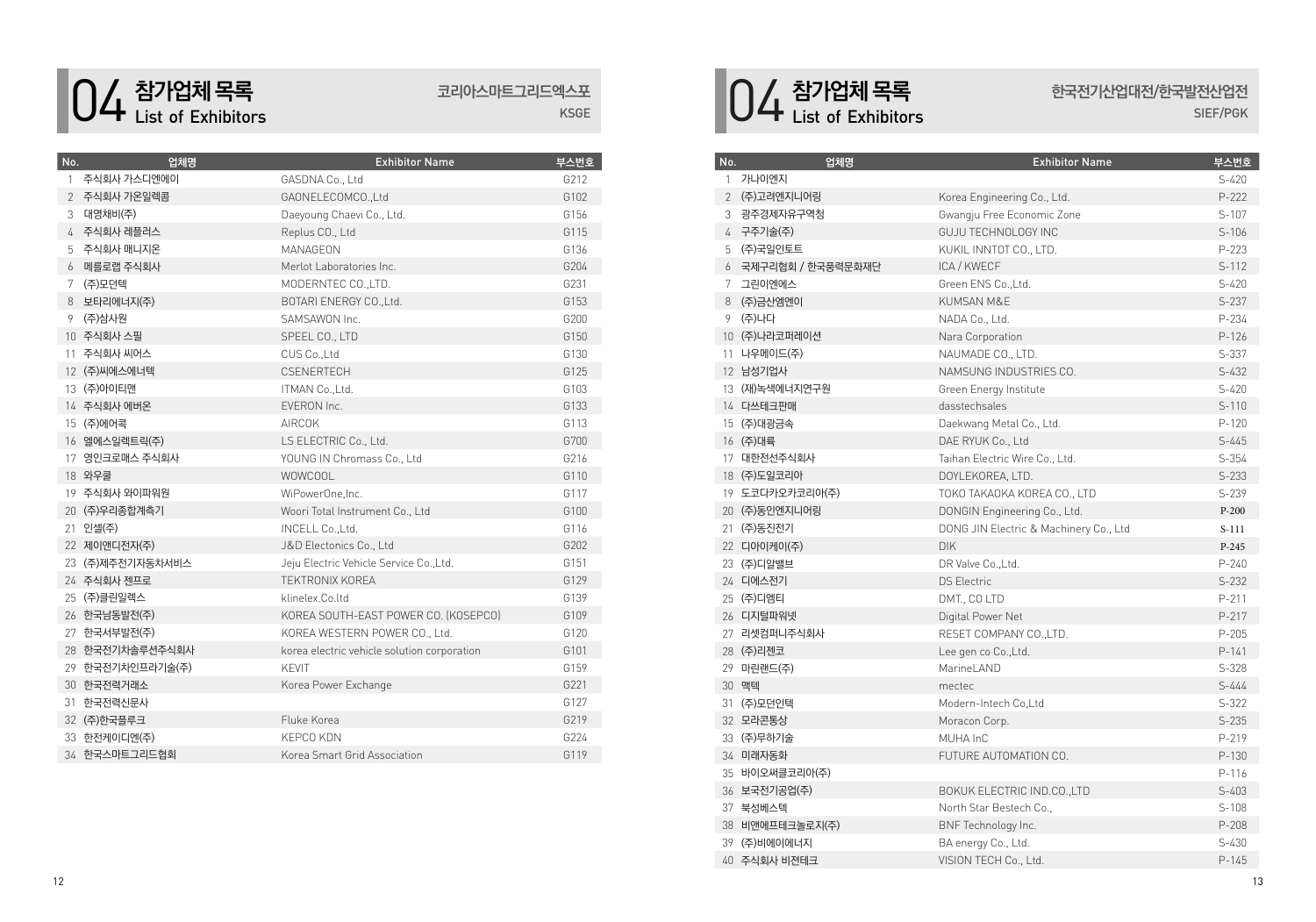

| No. | 업체명             | <b>Exhibitor Name</b>                    | 부스번호      |
|-----|-----------------|------------------------------------------|-----------|
|     | 41 주식회사 비티에스    | BTS CO., LTD                             | $P-221$   |
|     | 42 (주)비티엑스      | BTX Co., Ltd.                            | $P-124$   |
|     | 43 삼양알카         | samyang arca                             | P-209     |
|     | 44 주식회사 삼영이엔지   | SAMYOUNG ENVIRONMENT & GREEN CO., LTD.   | $S-330$   |
|     | 45 삼인기술(주)      | SAMIN TECHNOLOGY                         | $S-350$   |
|     | 46 (주)서강이엔씨     | SEOKANG ENGINEERING CO.,LTD.             | $S-101$   |
|     | 47 주식회사 서남      | SuNAM Co., Ltd.                          | $S-254$   |
|     | 48 (주)서지텍       | Surgetec Co., Ltd                        | $S-320$   |
|     | 49 서창전기통신(주)    | Seochang Electric Communication Co., Ltd | $S-210$   |
|     | 50 서호드라이브주식회사   | SEOHO Drives, Ltd.                       | $S-450$   |
|     | 51 서흥MCO        | SEO-HEUNG MCO                            | $P-227$   |
|     | 52 주식회사 성산기업    | SUNGSAN CO., LTD.                        | $P-125$   |
|     | 53 (주)성일터빈      | SUNG-IL TURBINE Co., Ltd.                | $P - 114$ |
|     | 54 성진테크윈        | Sung Jin Techwin Co., Ltd                | $S-253$   |
|     | 55 주식회사 세미파워렉스  | SemiPowerEx                              | $S-251$   |
|     | 56 (주)세일시스      | SEILSYS CO., LTD.                        | $P-203$   |
|     | 57 세진계기(주)      | SEJIN INSTRUMENT CO., LTD                | $S-100$   |
|     | 58 (주)세하글로벌시스템  | SEHAGLOBALSYSTEM Co., Ltd                | $S-104$   |
|     | 59 센추리산업        | century industry co., ltd                | $P - 244$ |
|     | 60 (주)소모아이알     | SOMO IR Co., Ltd.                        | $S-431$   |
|     | 61 (주)솔지        | <b>SOLGE Corporation</b>                 | P-136     |
|     | 62 (주)스마트파워서플라이 | smart power supply co., ltd.             | $S - 446$ |
|     | 63 주식회사 스위코진광   | SWITCO&JINKWANG Co., Ltd.                | $S - 249$ |
|     | 64 스카이워커스       | Skywalkers                               | $S-256$   |
|     | 65 (주)스탠스       | STans, Inc.                              | $P-128$   |
|     | 66 (주)스펙스테크     | <b>SFEX Tech</b>                         | $S-448$   |
|     | 67 신성산전(주)      | Shinsung Electric Industrial Co., Ltd    | $S-323$   |
|     | 68 (주)써지프리      | SURGEFREE CORPORATION                    | $S-349$   |
|     | 69 (주)썸텍비젼      | SOMETECHVISION CO., LTD                  | $S-215$   |
|     | 70 (주)씨앤엘       | C & L Corp.                              | $P-108$   |
|     | 71 아미텍          | AMITEK Co., Ltd.                         | $T-107$   |
|     | 72 주식회사 아이넴     | INEM Co., Ltd.                           | $P - 231$ |
|     | 73 (주)아이스메카텍    | ICE MECA TECH Co., Ltd                   | $P-225$   |
|     | 74 아이엠피티        | <b>IMPT</b>                              | $P-121$   |
|     | 75 (주)아이캡코리아    | EYE CAP KOREA Co., Ltd.                  | $S-400$   |
|     | 76 (주)아이패스      | <b>IPASS</b>                             | $P-123$   |
|     | 77 (주)아콘텍       | Arcontek Co., Ltd.                       | S-339     |
|     | 78 (주)안국밸브      | ANKUK INDUSTRY CO., LTD.                 | $P-109$   |
|     | 79 주식회사 알파글로벌   | Alpha Global Co., Ltd.                   | $S-245$   |
|     | 80 (주)에너시스      | ENERSYS Co., Ltd.                        | $P - 242$ |

#### **한국전기산업대전**/**한국발전산업전** SIEF/PGK

| No. | 업체명             | <b>Exhibitor Name</b>              | 부스번호      |
|-----|-----------------|------------------------------------|-----------|
|     | 81 (주)에너테크      | ENERTECH CO., LTD.                 | $S-438$   |
|     | 82 (주)에너파크      | Enerpark Co., Ltd                  | $S-105$   |
|     | 83 에스얜에스        | S & S                              | $S-220$   |
|     | 84 (주)에스에프테크놀로지 | Sans Frontier Technology           | P-238     |
|     | 85 (주)에스엠소프트    | SMsoft Co., LTD                    | $S-420$   |
|     | 86 에스엠인스트루먼트(주) | SM INSTRUMENTS.CO., LTD            | $S-248$   |
|     | 87 (주)에이피이씨     | Asian Power & Energy Corp.         | $P-226$   |
|     | 88 에프디씨 주식회사    | FDC Co, Ltd.                       | $P-232$   |
|     | 89 (주)엔에스이      | NSE Technology Inc.                | $T - 102$ |
|     | 90 (주)엘스콤       | ELSCOM Inc.                        | $S-355$   |
|     | 91 (주)엘시스       | ELSYS Co., Ltd                     | $S-420$   |
|     | 92 엘에스일렉트릭(주)   | LS ELECRTIC Co., Ltd               | $G - 700$ |
|     | 93 (주)오르비스      | ORBIS CO., LTD.                    | P-236     |
|     | 94 (주)오샘코       | OSEMCO Co., Ltd.                   | $S-216$   |
|     | 95 오성기전(주)      | 0-Sung Electric Machinery CO., LTD | $S-213$   |
|     | 96 주식회사 온       | ON CORPORATION                     | $S-319$   |
|     | 97 용성전기(주)      | YONGSUNG FLECTRIC                  | P-237     |
|     | 98 우주놀이터 주식회사   | Space playground                   | $S-325$   |
|     | 99 (주)운영        | Woonyoung Co., Ltd                 | $S-115$   |
|     | 100 원리솔루션주식회사   | WONLEE Solutions Co., Ltd.         | $S-443$   |
|     | 101 (주)원석하이테크   | WON SEOK HI TECH CO., LTD.         | $S-214$   |
|     | 102 원프레딕트       | OnePredict                         | $T-105$   |
|     | 103 (주)웨어솔루션    | Wear Solution Co., Ltd             | $P - 218$ |
|     | 104 유민테크        | U-Min Tech                         | $S-447$   |
|     | 105 유호전기공업(주)   | YOUHO ELECTRIC IND.CO.,LTD         | P-132     |
|     | 106 율시스템(주)     | YOUL SYSTEMS INC.                  | $T-101$   |
|     | 107 이지테크        | EG TECH                            | $P-207$   |
|     | 108 (주)이케이      | EK Co., Ltd.                       | $P - 230$ |
|     | 주식회사 인스코비       | INSCOBEE, INC.                     |           |
|     | 109 주식회사 씨앤유글로벌 | CNU GLOBAL, LTD.                   | $S-231$   |
|     | 주식회사 아이앤씨테크놀로지  | I&C TECHNOLOGY CO., LTD.           |           |
|     | 110 (주)인터맥스     | INTERMAX Co.Ltd.                   | $S-452$   |
|     | 111 인터페어스 주식회사  | Interfairs Co., Ltd.               | $T-103$   |
|     | 112 인텍전기전자(주)   | Entec Electric&Electronic Co.,Ltd  | $S-420$   |
|     | 113 인텍전기전자(주)   | Entec Electric&Electronic Co.,Ltd  | $S - 440$ |
|     | 114 (주)인피니어     | Infinior                           | $S-343$   |
|     | 115 일진전기(주)     | ILJIN ELECTRIC.CO,LTD              | $S-420$   |
|     | 116 주식회사 자산솔라   | <b>JASANSOLAR</b>                  | $S-109$   |
|     | 117 (주)재신정보     | JAESHININFO.CO LTD                 | $S-324$   |
|     | 118 제나드시스템      | GENADSYSTEM CO., LTD.              | $S-252$   |